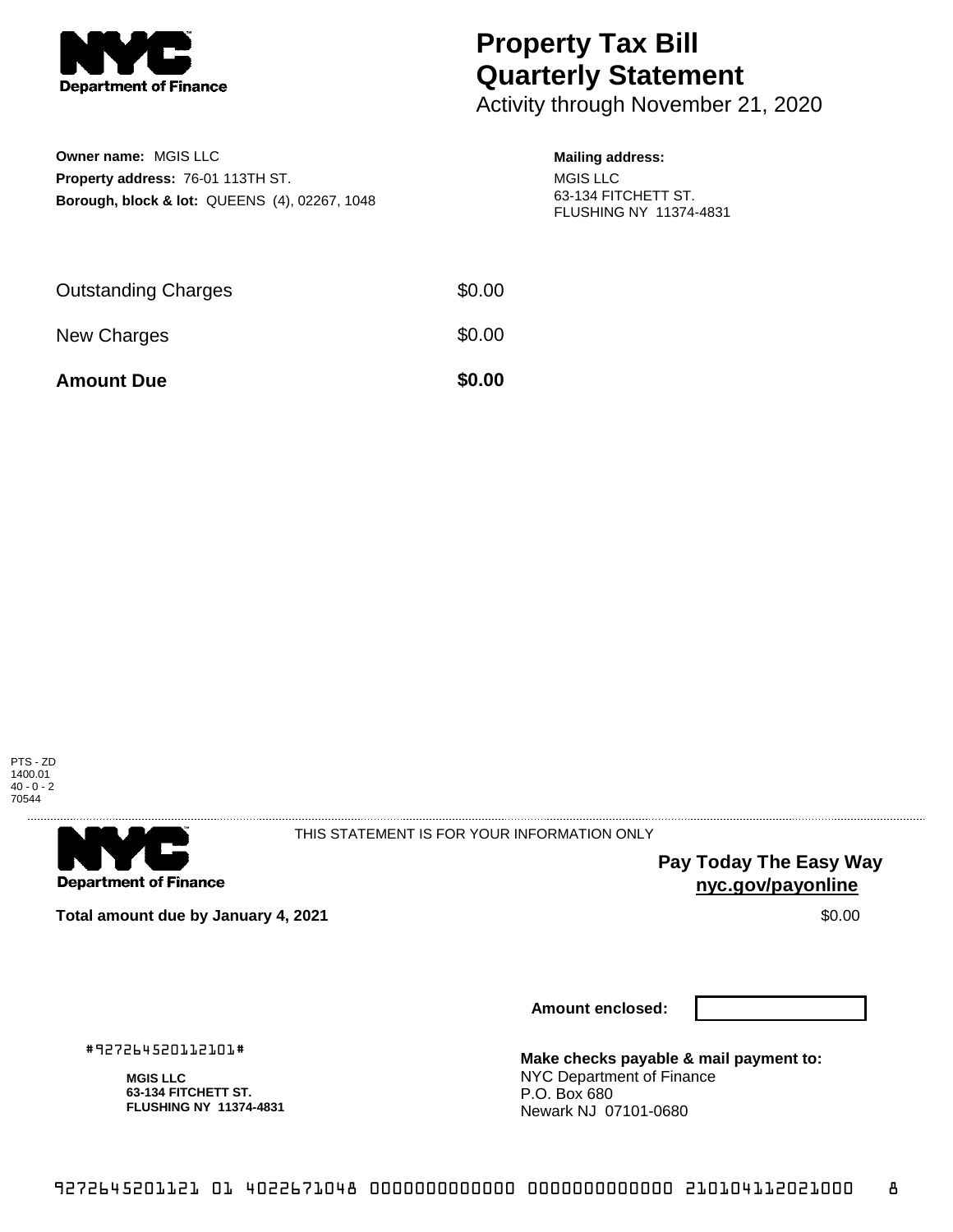

| <b>Previous Charges</b>                                                                      |                          | Amount<br>\$0.00 |                                          |
|----------------------------------------------------------------------------------------------|--------------------------|------------------|------------------------------------------|
| Total previous charges including interest and payments                                       |                          |                  |                                          |
| <b>Current Charges</b>                                                                       | <b>Activity Date</b>     | Due Date         | Amount                                   |
| Finance-Property Tax<br><b>Adopted Tax Rate</b><br>Co-op Condo Abatement<br>Payment Adjusted | 01/01/2021<br>01/01/2021 | 01/01/2021       | \$0.00<br>$$-31.72$<br>\$8.90<br>\$22.82 |
| <b>Total current charges</b>                                                                 |                          |                  | \$0.00                                   |
| <b>Tax Year Charges Remaining</b>                                                            | <b>Activity Date</b>     | <b>Due Date</b>  | <b>Amount</b>                            |
| Finance-Property Tax<br>Adopted Tax Rate<br>Co-op Condo Abatement                            | 01/01/2021               | 04/01/2021       | \$0.00<br>$$-31.72$<br>\$8.90            |
| <b>Early Payment Discount</b><br>Payment Adjusted                                            | 01/01/2021               | 04/01/2021       | \$0.23<br>\$22.59                        |
| Total tax year charges remaining                                                             |                          |                  | \$0.00                                   |
| <b>Overpayments/Credits</b>                                                                  | <b>Activity Date</b>     | <b>Due Date</b>  | <b>Amount</b>                            |
| <b>Credit Balance</b>                                                                        |                          | 07/01/2020       | $$-45.41$                                |
| Total overpayments/credits remaining on account                                              |                          |                  | \$45.41                                  |

You must apply for a refund or a transfer of credits resulting from overpayments within six years of the date of **the overpayment or credit. Please note that overpayments and credits are automatically applied to unpaid taxes.**

## **Home banking payment instructions:**

- 1. **Log** into your bank or online bill pay website.
- 2. **Add** the new payee: NYC DOF Property Tax. Enter your account number, which is your boro, block and lot, as it appears here: 4-02267-1048 . You may also need to enter the address for the Department of Finance. The address is P.O. Box 680, Newark NJ 07101-0680.
- 3. **Schedule** your online payment using your checking or savings account.

## **Did Your Mailing Address Change?** If so, please visit us at **nyc.gov/changemailingaddress** or call **311.**

When you provide a check as payment, you authorize us either to use information from your check to make a one-time electronic fund

transfer from your account or to process the payment as a check transaction.